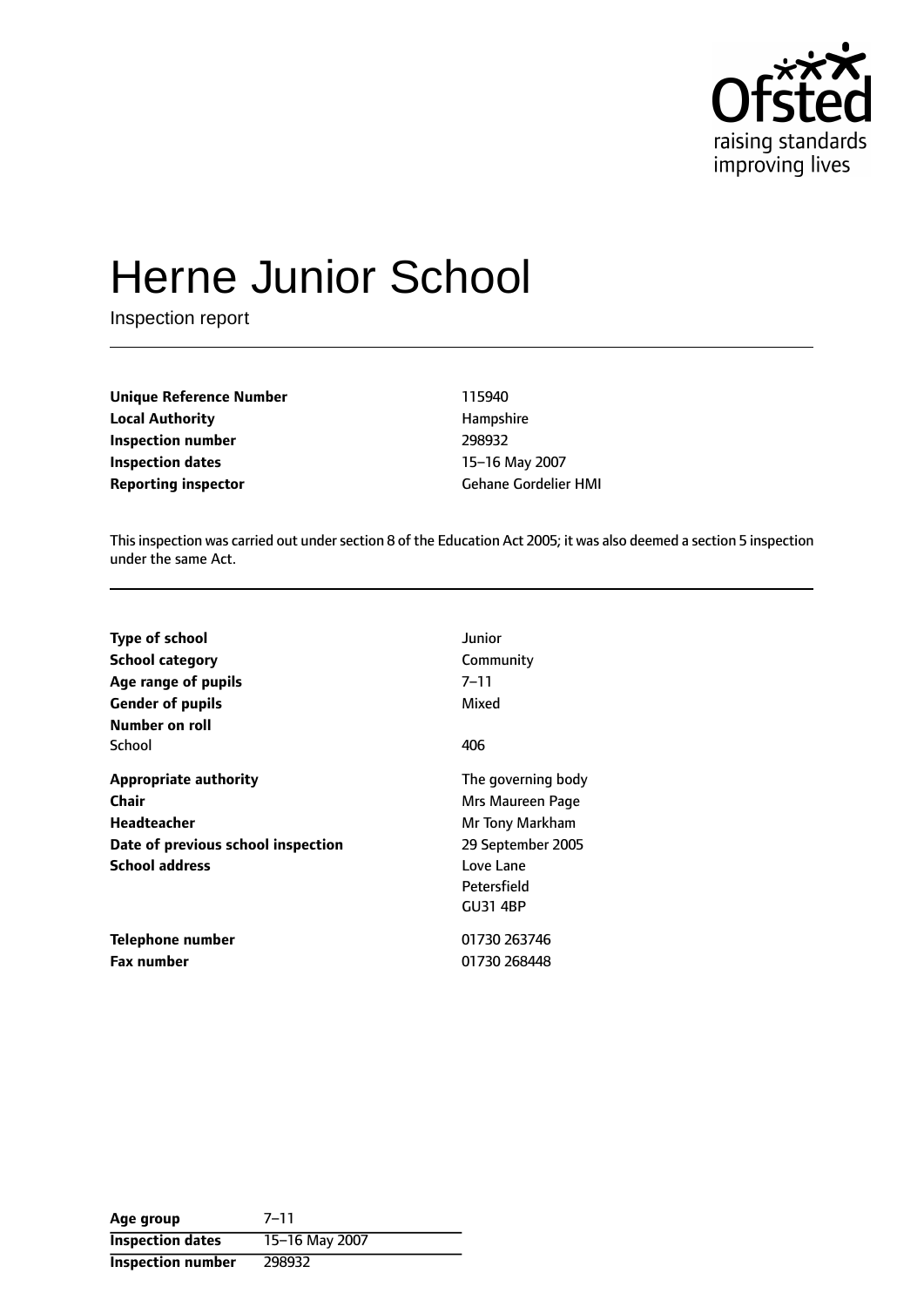.

© Crown copyright 2007

#### Website: www.ofsted.gov.uk

This document may be reproduced in whole or in part for non-commercial educational purposes, provided that the information quoted is reproduced without adaptation and the source and date of publication are stated.

Further copies of this report are obtainable from the school. Under the Education Act 2005, the school must provide a copy of this report free of charge to certain categories of people. A charge not exceeding the full cost of reproduction may be made for any other copies supplied.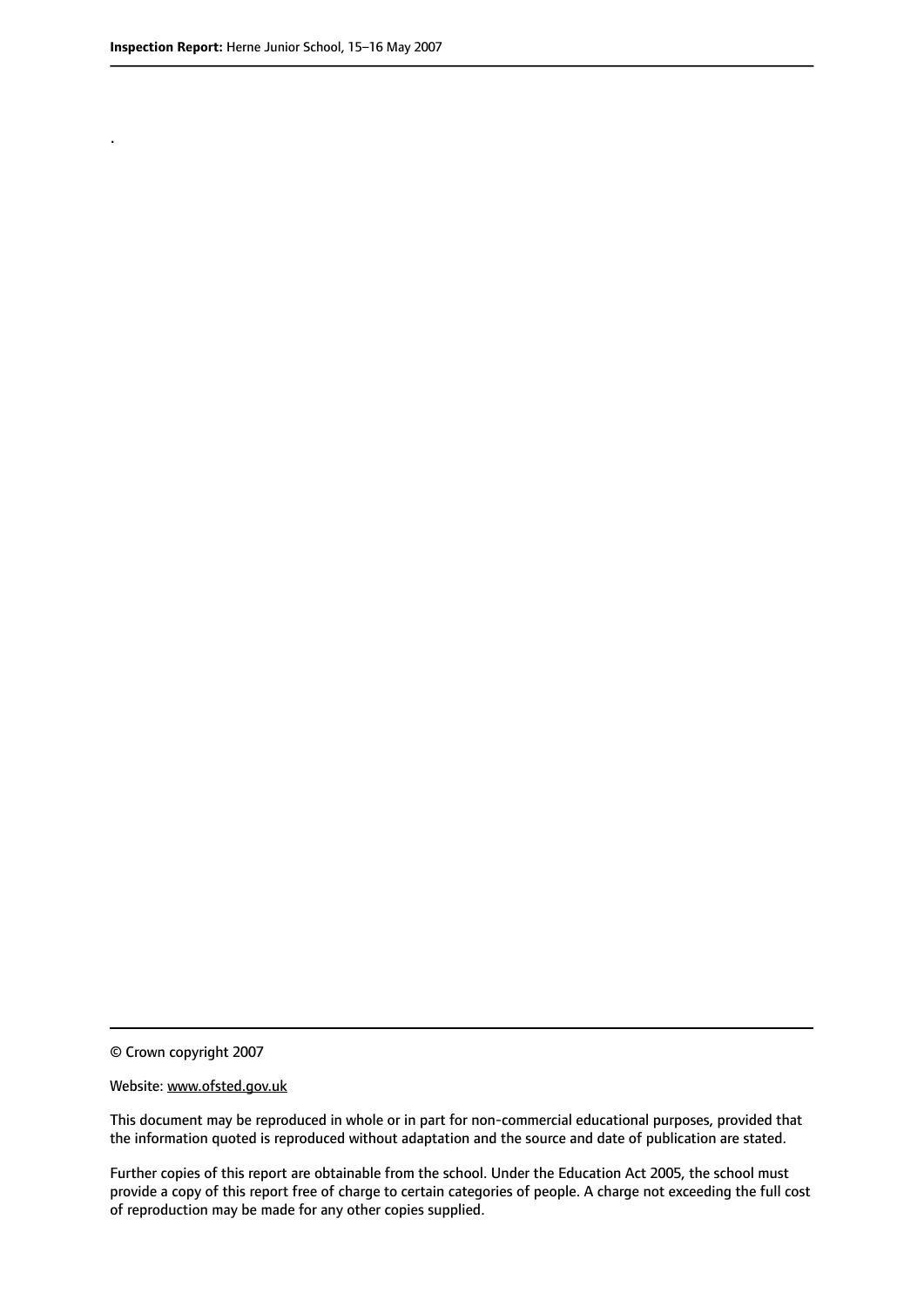# **Introduction**

The inspection was carried out by one of Her Majesty's Inspectors and two Additional Inspectors.

## **Description of the school**

Herne Juniors is larger than most primary schools and benefits from spacious playing fields within its grounds. The percentage of pupils known to be eligible for free school meals is lower than the national average and a very small proportion speak English as an additional language or come from minority ethnic groups. The percentage of pupils with learning difficulties and disabilities (LDD) is high.

Having led and managed the school in an acting capacity since January 2006, the current substantive headteacher took up his post in January 2007. The school has recently appointed a new deputy headteacher, who is due to begin working at the school from September 2007. The membership of the governing body has changed since the time of the last inspection and two thirds of governors are new in post. The school has recently appointed some new teachers.

## **Key for inspection grades**

| Grade 1 | Outstanding  |
|---------|--------------|
| Grade 2 | Good         |
| Grade 3 | Satisfactory |
| Grade 4 | Inadequate   |
|         |              |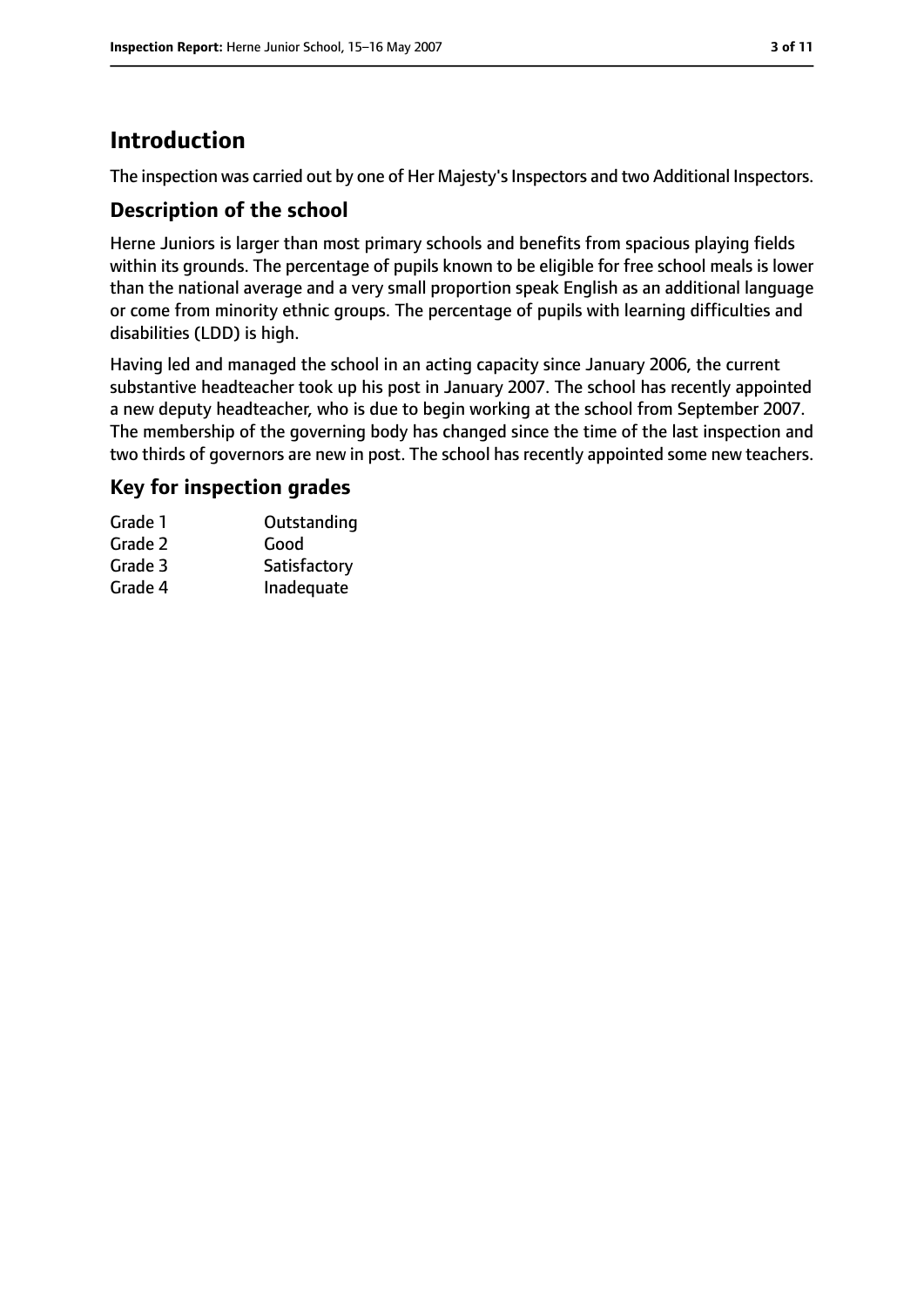# **Overall effectiveness of the school**

#### **Grade: 4**

Herne Juniors is an improving school and is more effective than it was at the time of the last inspection. The school demonstrates that its capacity to make further improvements is now satisfactory. This has been achieved, thanks to the successful leadership of the new headteacher, the commitment and hard work of staff, pupils' positive attitudes to learning, the work of the governing body, support from parents and assistance from the local authority. The school now knows itself well; it has already started to make progress on the remaining areas in need of improvement, which are a residue of former inadequacies.

In accordance with section 13 (4) of the Education Act 2005, HMCI is of the opinion that the school no longer requires special measures. However, in accordance with section 13 of the above mentioned act, HMCI is of the opinion that this school requires significant improvement, because it is performing significantly less well than it could reasonably be expected to perform. The school is therefore given a notice to improve. Significant improvement is required to ensure that all groups of pupils make consistent progress that is at least satisfactory across the curriculum.

The pupils at the school are well cared for and receive satisfactory levels of guidance and support. Pupils themselves are happier at the school and display positive attitudes to learning. They find their lessons more interesting and welcome opportunities to contribute their views about what they are learning in lessons as well as about whole school issues. Pupils are well behaved and work well together. They have a good understanding of how to keep themselves safe and their overall spiritual, moral, social and cultural development is also good.

The quality of leadership and management has improved and is providing a clear sense of direction and good levels of support and guidance for staff. This has led to the recent improvements made across the school, particularly in the quality of teaching and learning and the slow but steady rise in standards this year in English and mathematics. Targets for improvement are now more measurable and familiar to older pupils as well as their teachers. However, too many pupils still do not understand how they can improve their work on a day-to-day basis. As a result, some pupils are still not achieving as well as they could, including those with LDD or with a statement of special educational need.

Satisfactory whole school self-evaluation is mainly undertaken by senior leaders and has yet to extend fully to all levels of management. Performance is monitored and evaluated well by senior leaders and this has led to teachers developing a better understanding of what they need to do to improve their own practice. However, not all teachers plan as well as they could to ensure that the different needs of pupils are met. Furthermore, even where teaching is good, this is at times compromised by weak curriculum schemes of work that do too little to build on pupils' previous learning. The school has already made some improvements for example in the quality of the medium term planning for history. However, the school also recognises that a review of the curriculum is required in order to promote greater levels of flexibility and continuity as pupils progress through the school.

## **What the school should do to improve further**

- Improve achievement of all groups of pupils, including those with learning difficulties and disabilities, by providing work that is planned to match their needs.
- Improve the curriculum by revising schemes of work to promote flexibility and continuity.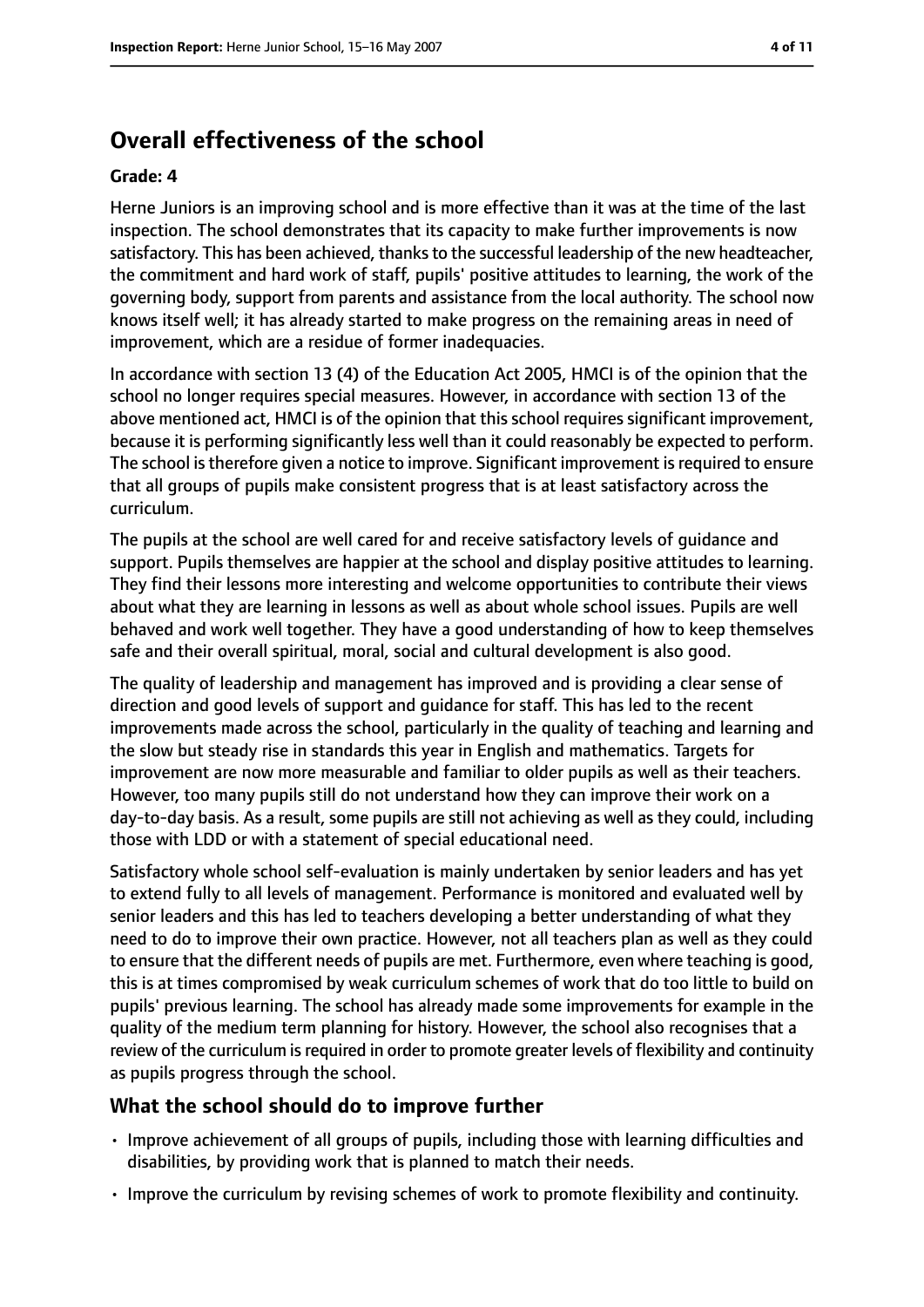• Improve teaching by ensuring that all pupils understand clearly what they need to do to improve their work on a day to day basis.

# **Achievement and standards**

### **Grade: 4**

The majority of pupils who arrive in Year 3 are already able to work at a level that is above average for their age. Although pupils in Years 5 and 6 make good progress, it is only in recent months that most pupils in the school are making at least satisfactory progress. Consequently, although standards by the end of Year 6 in 2006 were above the national average in English, good in science and broadly satisfactory in mathematics, they were not as good as they should have been, given the starting point for these pupils. The school recognises that this has been due to the weaknesses identified as key issues in the previous inspection report.

The results of the 2006 national tests highlight the improvements the school has made particularly in English where targets were exceeded. Targets set for pupils in mathematics were not achieved and until recently this was one of the school's weakest areas. The overall rate of progress made by pupils towards their end of year targets in English and mathematics has improved and is now satisfactory for most pupils. However, there are still too many pupils underachieving in these subjects as well as in other areas of the curriculum.

# **Personal development and well-being**

## **Grade: 2**

The personal development of pupils is good, as are their behaviour and attitudes to learning. This is reflected in the calm and happy atmosphere of the school and the good relationships between pupils and staff. Pupils enjoy coming to school and their levels of attendance are above average. They are particularly enthusiastic about the way in which lessons now engage their interest by offering a wide range of practical activities. Spiritual, moral social and cultural development is good. In a wide range of lessons, pupils respond well to opportunities to reflect on matters of importance to them and enjoy a sense of wonder. Pupils express a clear understanding about what constitutes a healthy lifestyle and why this is important to their well-being. They enjoy the opportunities for physical activity and recognise the beneficial effect this has on their health. However, this understanding is not always reflected in the food choices pupils make. Pupils enjoy taking on additional responsibilities around the school as well as in the wider community. For example they undertook a survey of the rewards systems in a number of local schools. The development of workplace skills is satisfactory overall and this is enhanced by pupils' confident communication and mature teamwork skills.

# **Quality of provision**

# **Teaching and learning**

## **Grade: 3**

The quality of teaching is satisfactory overall. Weaker teaching has been identified and has improved because of strategic support and changes in deployment of staff. As a result teaching is now more consistent throughout the school. There has been a satisfactory improvement in the use of assessment strategies to support and inform learning, although these have yet to be firmly embedded.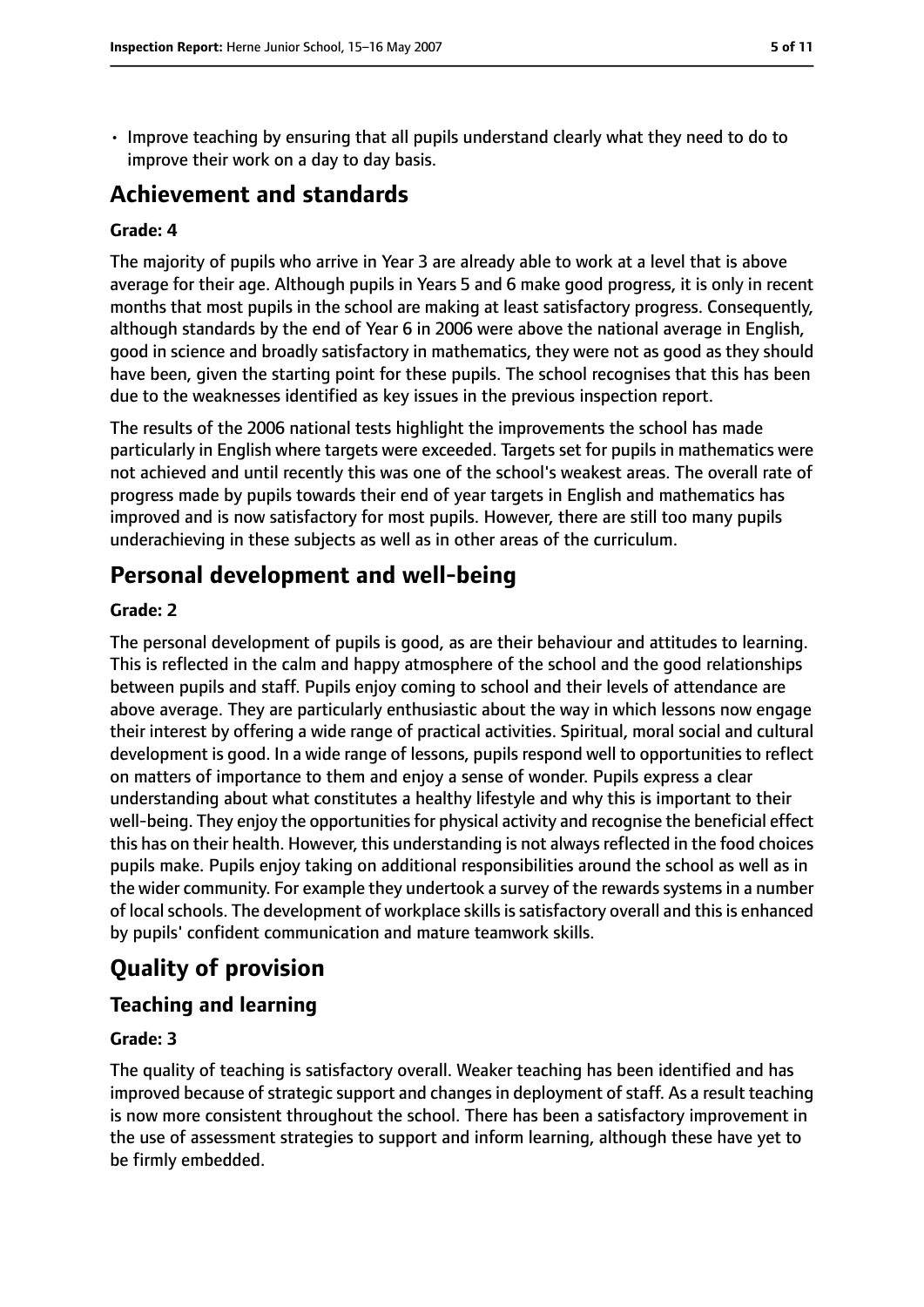Most lessons are lively and make good use of interactive whiteboards (IWBs) to engage pupils' interest. Pupils are responsive during lessons, work hard and are very well behaved. As one pupil said: "We feel more involved in our learning". Good use is also generally made of questioning and opportunities for pupil discussion to develop speaking and thinking skills. Whilst most teachers' daily planning is useful, a minority of teachers do not always write learning objectives that are specific enough and so their teaching sometimes lacks focus. The pupils are not always sufficiently clear about what teachers expect from the task that has been set. Marking is inconsistent and does not always indicate areas for improvement.

## **Curriculum and other activities**

#### **Grade: 4**

The school recognises that pupils are continuing to underachieve because the curriculum is inadequate. New national frameworks for English and mathematics are in use and as a result pupils' progress in English and mathematics is improving and is now satisfactory. However, the teaching of reading by sounding out letters is not yet fully integrated into planning for all year groups. Schemes of work for all the foundation subjects are inflexible and so are not adapted to meet the starting points of the learners. The information and communication technology (ICT) scheme, for example, does not take into account the skills that pupils already bring to school. The pupils do not make consistent progress because themes are repeated or ignored for too long. Learning objectives are too often unclear, especially in the art scheme of work. The personal development scheme is also too rigid and is over reliant on the use of work sheets. Work for pupils with learning difficulties, is not always well enough planned; this is because the progress made by this group of pupils has not been tracked and monitored sufficiently well.

The school has already identified all these weaknesses. They are revising the schemes of work and aspects of planning and they expect that the new curriculum will be in place for the beginning of the next academic year.

## **Care, guidance and support**

#### **Grade: 3**

The quality of care, guidance and support is satisfactory. Academic guidance is improving and older pupils now have a better understanding of their targets for improvement in mathematics and English. This is because teachers make better use of their information on assessment to offer good advice to pupils on what they need to do to improve before moving on to their next target. As one pupil said, "It encourages you to work hard because you want to reach your next level." Although teachers discuss targets with pupils, and this helps most of them to develop a better long term view of what they need to do to improve, younger pupils do not always understand the meaning of the targets written in their books. This is usually because these targets have been written using language which is too complicated for them to comprehend.

There are new policies and recent training which provides adults with clear guidance on how to keep children safe. There are also improved mechanisms for the identification of pupils with personal or social difficulties. The school works hard to meet the needs of these pupils and liaises satisfactorily with outside agencies.

There are also appropriate checks to protect pupils' physical safety and to ensure the suitability of adults who work with pupils.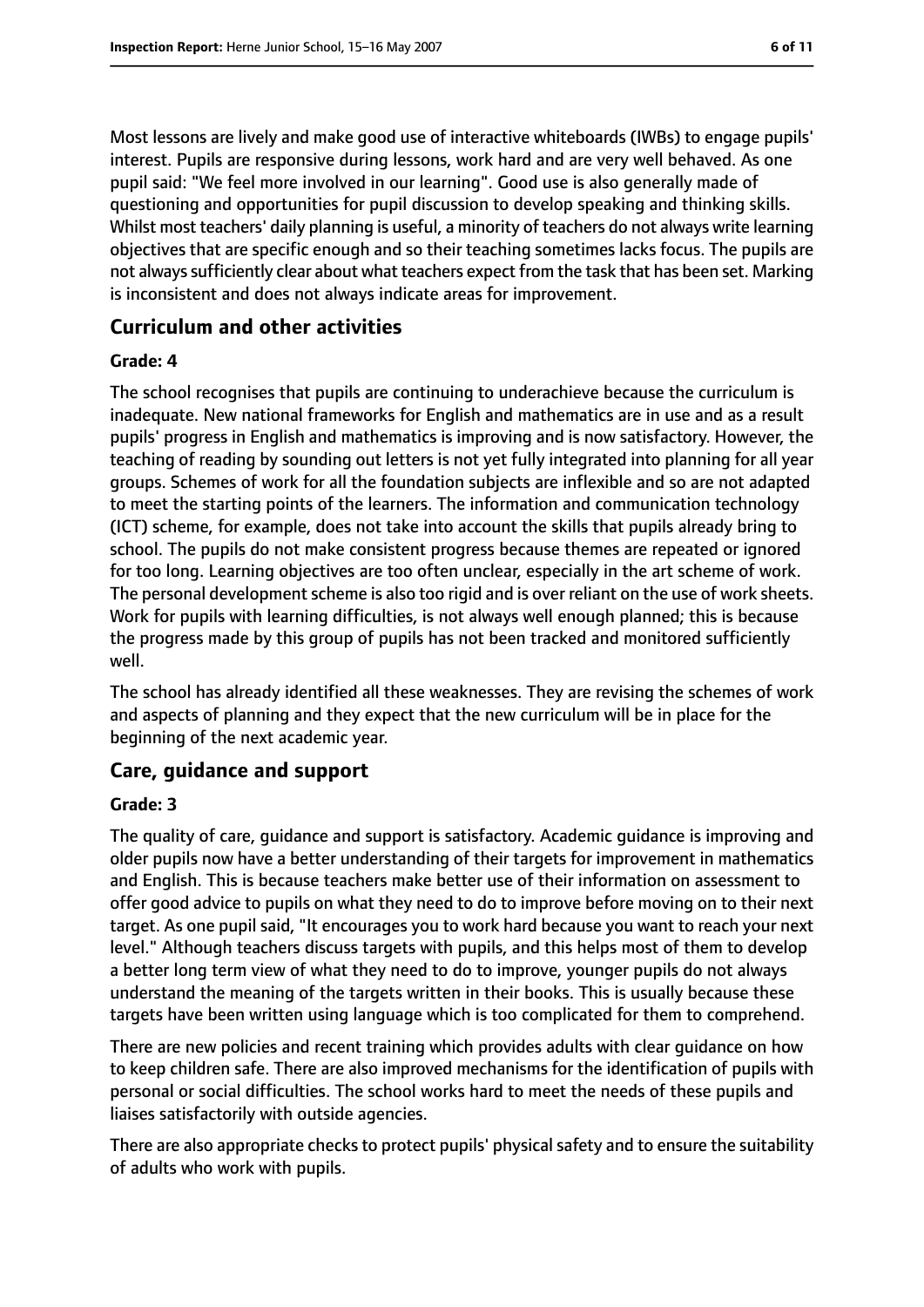# **Leadership and management**

#### **Grade: 3**

The quality of leadership and management is now satisfactory and improving. This has enabled the school to ensure that pupils are well cared for, their personal development and well-being are good and that the quality of teaching and learning as well as the progress made by pupils are continually improving. Under the good leadership of the headteacher the school has developed a culture of openness where an exchange of views is welcomed and growing. This has enabled the school to develop its partnerships with parents and the local community well.

All leaders and managers are now contributing more effectively to whole school evaluation, although middle managers have yet to contribute as well as they could to whole school improvement. Effective team work, action and improvement planning are helping to provide satisfactory direction for the school. However, key documents do not all include sufficient reference to how actions will contribute to raising standards and success criteria are not always sufficiently measurable. Nevertheless, systems for monitoring and evaluating the work of the school now provide the school with a clearer and more accurate overview of the progress made by individual pupils, although the analysis of data is still not sufficiently rigorous. Leaders and managers provide teachers with focused support which is bringing about improvements. Good examples include peer coaching, the induction of new staff and performance management mechanisms.

The school now tracks more closely the progressthat pupils make throughout the year. However, not all groups of pupils are clearly identified. It is only recently that pupils with special educational needs and LDD have been recognised by the school as underachieving. Equality of opportunity is not tackled sufficiently well to ensure that all pupils achieve as well as they can, or that resources including staff are deployed in a way that ensures adequate value for money. The school also recognises that there is still further work to be done in reviewing the curriculum and in the development of more suitable schemes of work.

The significant changes to the governing body since the last inspection have had a positive impact on strengthening the quality of governance. Governors are now more aware of their legal responsibilities and are providing the school with an improved level of support and challenge.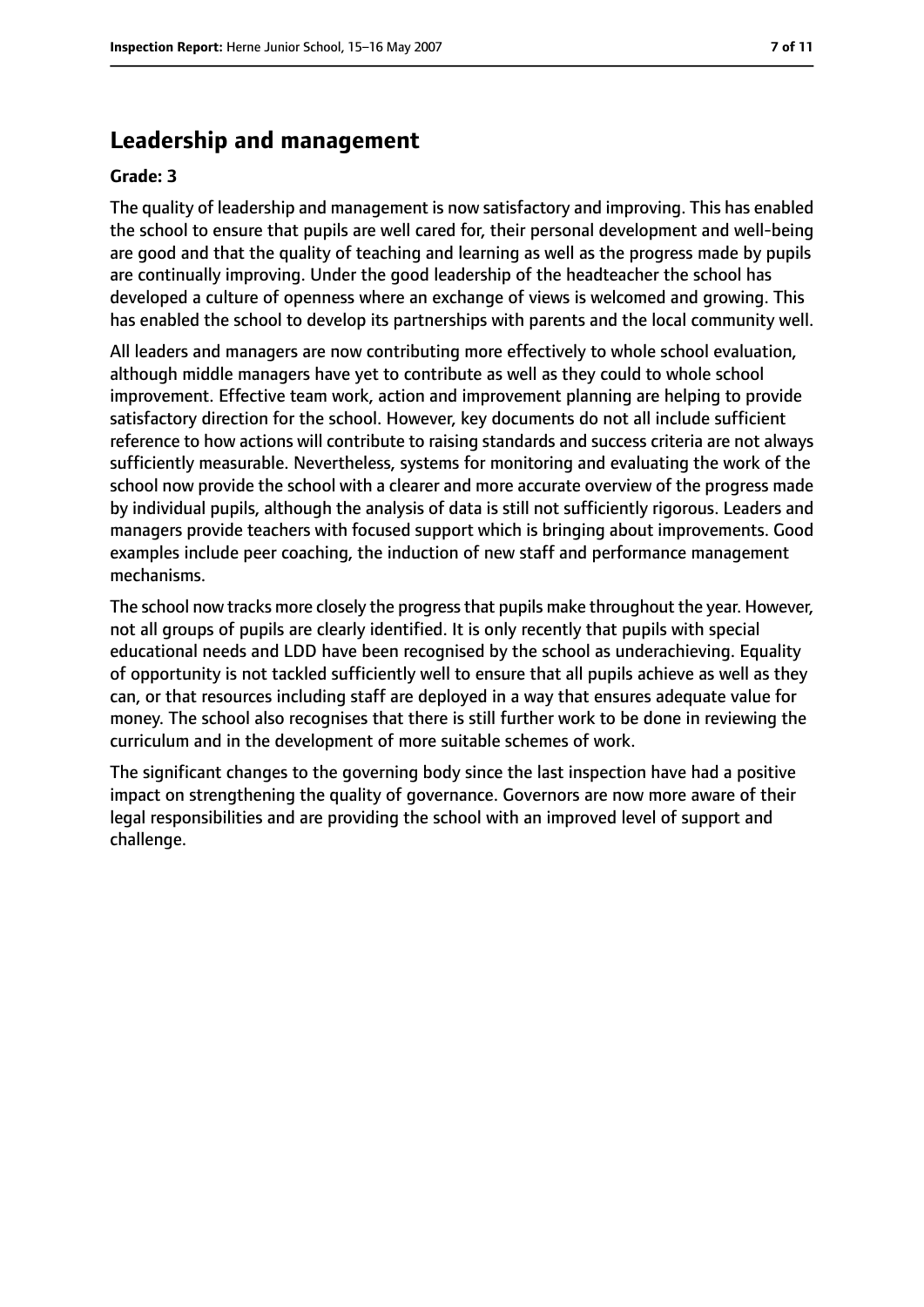**Any complaints about the inspection or the report should be made following the procedures set out in the guidance 'Complaints about school inspection', which is available from Ofsted's website: www.ofsted.gov.uk.**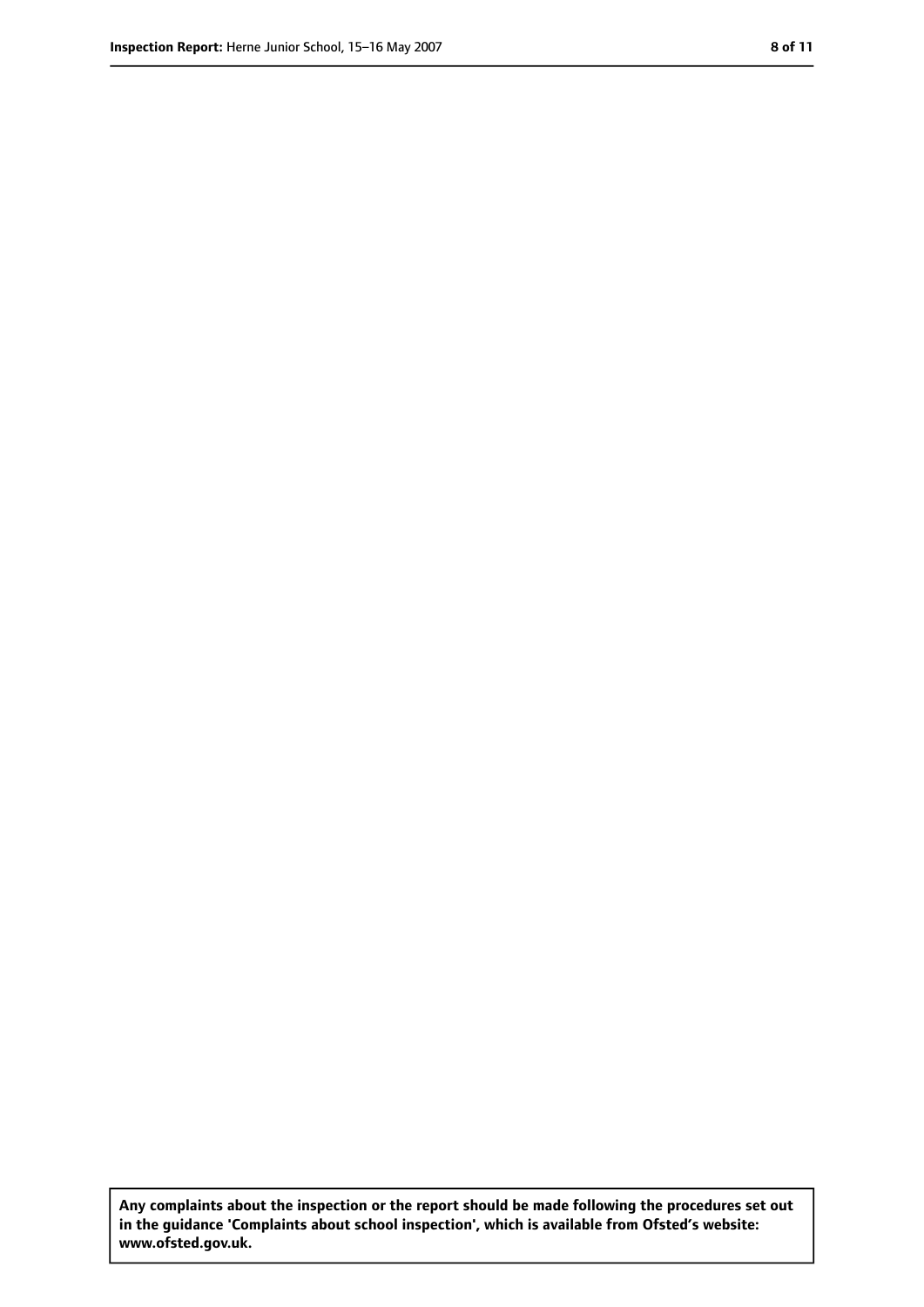#### **Annex A**

# **Inspection judgements**

| Key to judgements: grade 1 is outstanding, grade 2 good, grade 3 satisfactory, and grade 4 $\,$ | <b>School</b>  |
|-------------------------------------------------------------------------------------------------|----------------|
| inadequate                                                                                      | <b>Overall</b> |

# **Overall effectiveness**

| How effective, efficient and inclusive is the provision of education, integrated<br>care and any extended services in meeting the needs of learners? | 4   |
|------------------------------------------------------------------------------------------------------------------------------------------------------|-----|
| How well does the school work in partnership with others to promote learners'<br>well-being?                                                         |     |
| The effectiveness of the school's self-evaluation                                                                                                    |     |
| The capacity to make any necessary improvements                                                                                                      |     |
| Effective steps have been taken to promote improvement since the last<br>inspection                                                                  | Yes |

## **Achievement and standards**

| How well do learners achieve?                                                                               |  |
|-------------------------------------------------------------------------------------------------------------|--|
| The standards <sup>1</sup> reached by learners                                                              |  |
| How well learners make progress, taking account of any significant variations between<br>groups of learners |  |
| How well learners with learning difficulties and disabilities make progress                                 |  |

## **Personal development and well-being**

| How good is the overall personal development and well-being of the<br>learners?                                  |  |
|------------------------------------------------------------------------------------------------------------------|--|
| The extent of learners' spiritual, moral, social and cultural development                                        |  |
| The behaviour of learners                                                                                        |  |
| The attendance of learners                                                                                       |  |
| How well learners enjoy their education                                                                          |  |
| The extent to which learners adopt safe practices                                                                |  |
| The extent to which learners adopt healthy lifestyles                                                            |  |
| The extent to which learners make a positive contribution to the community                                       |  |
| How well learners develop workplace and other skills that will contribute to<br>their future economic well-being |  |

# **The quality of provision**

| How effective are teaching and learning in meeting the full range of the<br>learners' needs?          |   |
|-------------------------------------------------------------------------------------------------------|---|
| How well do the curriculum and other activities meet the range of needs<br>and interests of learners? | Δ |
| How well are learners cared for, quided and supported?                                                |   |

 $^1$  Grade 1 - Exceptionally and consistently high; Grade 2 - Generally above average with none significantly below average; Grade 3 - Broadly average to below average; Grade 4 - Exceptionally low.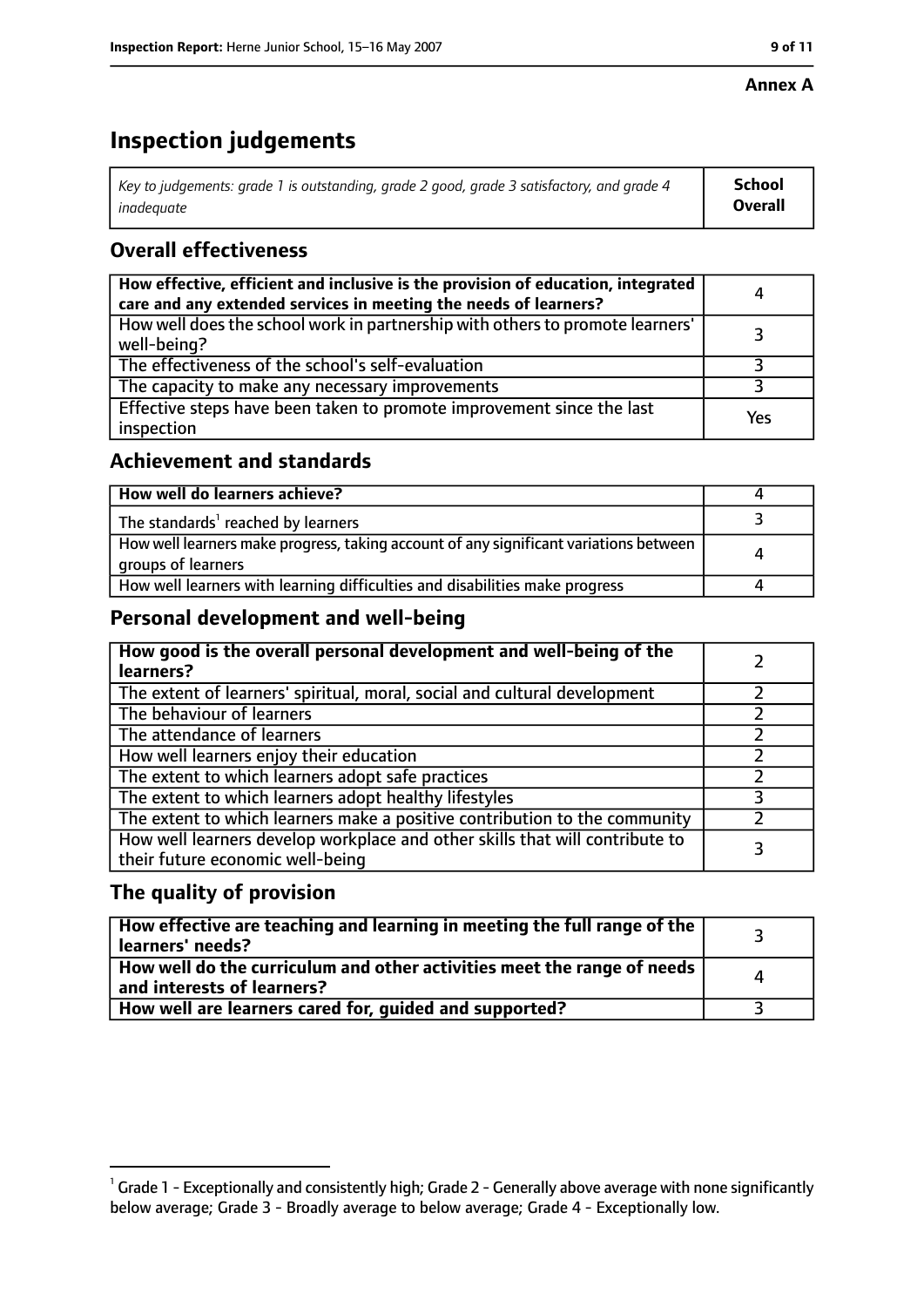# **Leadership and management**

| How effective are leadership and management in raising achievement<br>and supporting all learners?                                              | 3   |
|-------------------------------------------------------------------------------------------------------------------------------------------------|-----|
| How effectively leaders and managers at all levels set clear direction leading<br>to improvement and promote high quality of care and education |     |
| How effectively performance is monitored, evaluated and improved to meet<br>challenging targets                                                 | 3   |
| How well equality of opportunity is promoted and discrimination tackled so<br>that all learners achieve as well as they can                     |     |
| How effectively and efficiently resources, including staff, are deployed to<br>achieve value for money                                          | 4   |
| The extent to which governors and other supervisory boards discharge their<br>responsibilities                                                  | 3   |
| Do procedures for safequarding learners meet current government<br>requirements?                                                                | Yes |
| Does this school require special measures?                                                                                                      | No  |
| Does this school require a notice to improve?                                                                                                   | Yes |